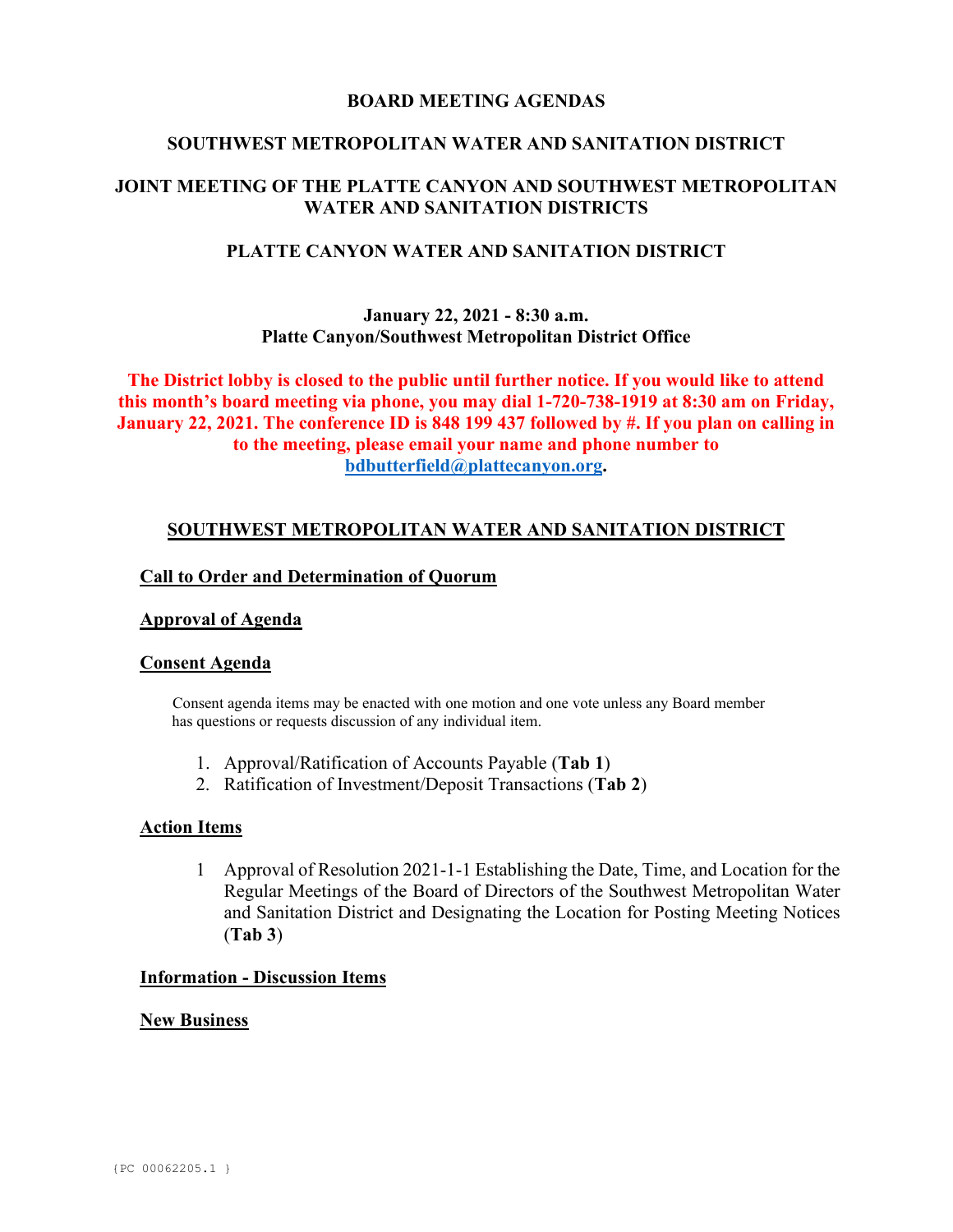## **JOINT MEETING PLATTE CANYON/SOUTHWEST METROPOLITAN**

## **Call to Order and Determination of Quorum**

## **Approval of Agenda**

## **Consent Agenda**

1. Approval of Minutes for the December 18, 2020 Joint Regular Meeting **(Tab 4**)

## **Action Items**

## **Information - Discussion Items**

- 1. Platte Canyon Financial Statements (**Tab 5**)
- 2. Southwest Metropolitan Financial Statements (**Tab 6**)
- 3. Platte Canyon Investment/Deposit Report (**Tab 7**)
- 4. Southwest Metropolitan Investment/Deposit Report (**Tab 8**)
- 5. Manager's Report (**Tab 9**)
- 6. Operations Report (**Tab 10**)
- 7. Construction Projects Report (**Tab 11**)

### **New Business**

## **PLATTE CANYON WATER AND SANITATION DISTRICT**

## **Call to Order and Determination of Quorum**

### **Approval of Agenda**

### **Consent Agenda**

Consent agenda items may be enacted with one motion and one vote unless any Board member has questions or requests discussion of any individual item.

- 1. Approval/Ratification of Accounts Payable (**Tab 12**)
- 2. Ratification of Investment/Deposit Transactions (**Tab 13**)

### **Action Items**

1. Approval of Resolution 2021-1-1 Establishing the Date, Time, and Location for the Regular Meetings of the Board of Directors of the Platte Canyon Water and Sanitation District and Designating the Location for Posting Meeting Notices